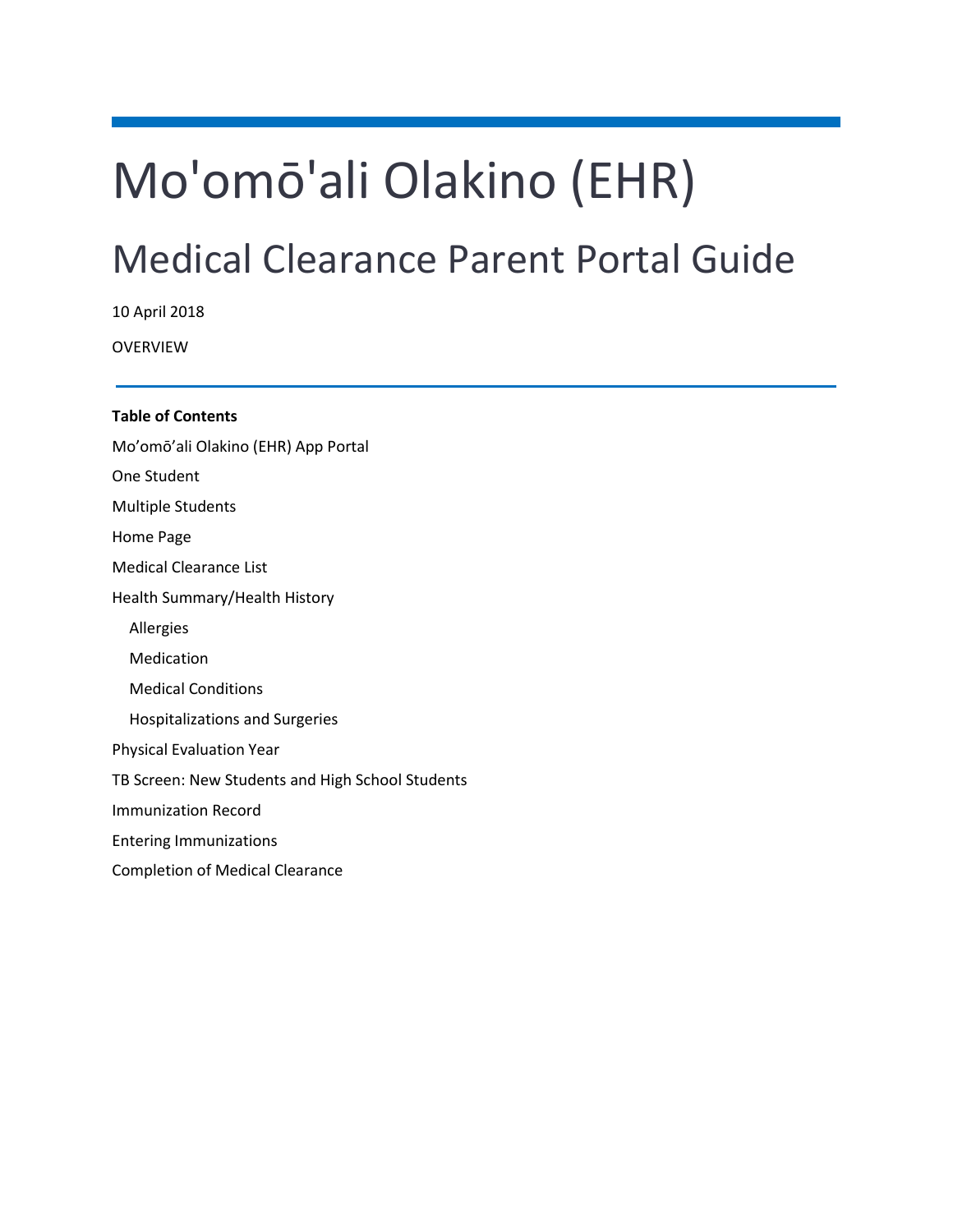# <span id="page-1-0"></span>Mo'omō'ali Olakino (EHR) App Portal

1. From the MyApps Page, click on the Mo'omō'ali Olakino Icon. You will be taken directly to the Mo'omō'ali Olakino Parent Portal to begin your child's medical clearance.



### <span id="page-1-1"></span>One Student

2. Once logged in, the home page will appear with your child's name and you are able to start completing Medical Clearance requirements.

## <span id="page-1-2"></span>Multiple Students

3. If you have multiple children enrolled at Kamehameha Schools, you will need to select the child for whom you would like to complete medical clearance. You will have up to 30 seconds to click on your child's name before automatically being logged out of the system.



### <span id="page-1-3"></span>Home Page

- 4. You should now see the Home page for your child. From this home page, you are able to select links on the left to complete Medical Clearance, as well as go directly to the Health History and Immunization pages. You can also select the link to send/view messages.
- 5. On your initial login, you should see Medical Clearance is marked **Not Satisfied** in red indicating that you still have tasks that need to be completed.



*NOTE: the size of your screen will affect your view of the portal.*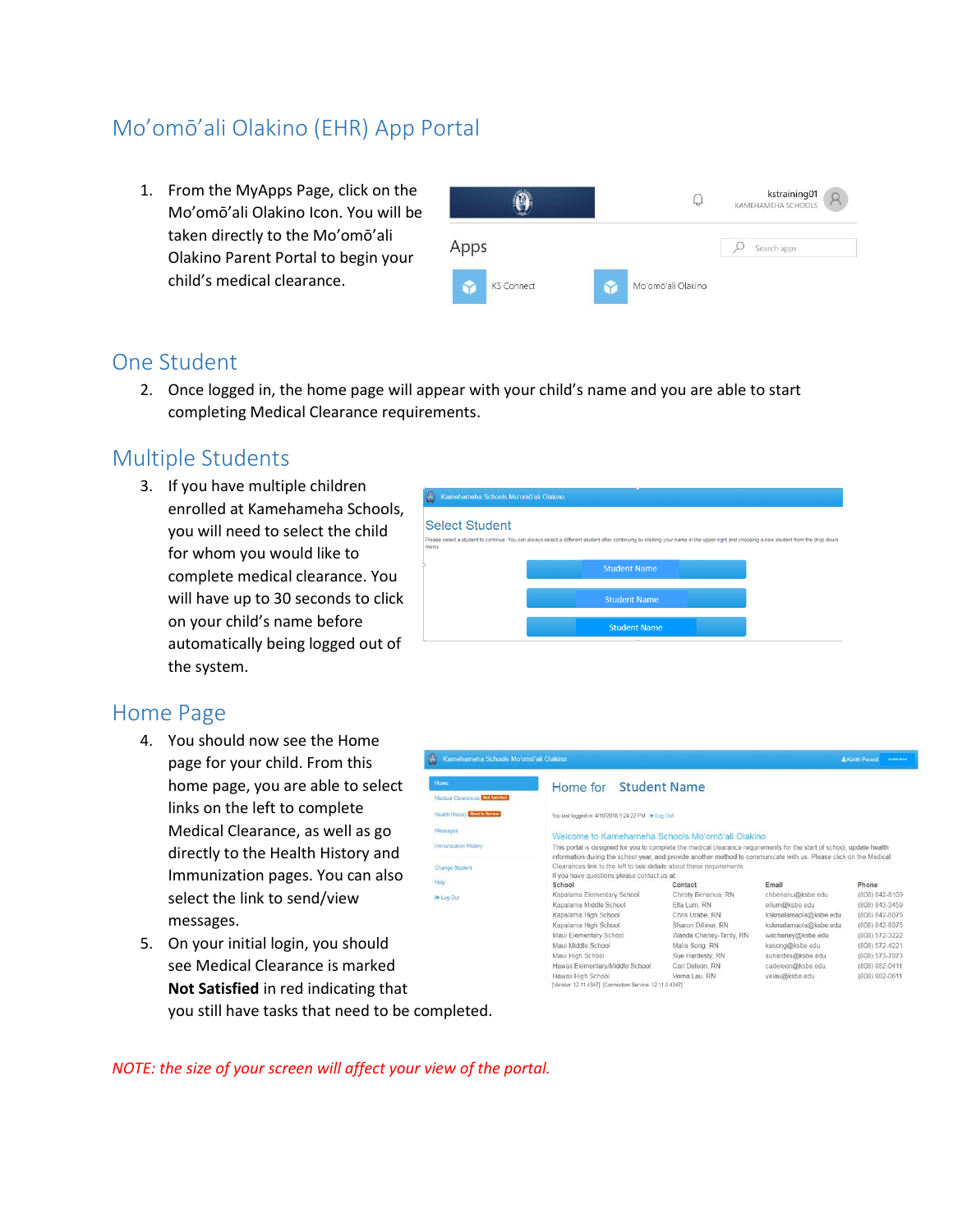# Medical Clearance Requirements

# <span id="page-2-0"></span>Medical Clearance List

- 6. Click on Medical Clearance to view the necessary requirements to complete medical clearance.
- 7. For any requirement that has not been satisfied, click on the green **Update** button to enter information.

| ω | Kamehameha Schools Mo'omō'ali Olakino                                                         |                                                                                                                                                                                                                                                                                                                      |               |           |               | & Kerith Po    |
|---|-----------------------------------------------------------------------------------------------|----------------------------------------------------------------------------------------------------------------------------------------------------------------------------------------------------------------------------------------------------------------------------------------------------------------------|---------------|-----------|---------------|----------------|
|   | Home<br>Medical Clearances Not Satisfied<br><b>Health History Reed to Review.</b><br>Messages | <b>Medical Clearances for Student Name</b><br>The following requirements must be completed before starting School/Sports activities. Click on the Update button for each incomplete item !<br>about satisfying the requirement.<br>Overall Clearance Status: 8 Not Satisfied<br>Physical Evaluation Date: 10/13/2017 |               |           |               |                |
|   | <b>Immunization History</b>                                                                   | Clearance                                                                                                                                                                                                                                                                                                            |               |           | <b>Status</b> | <b>Details</b> |
|   | <b>Change Student</b>                                                                         | <b>Health Summary</b>                                                                                                                                                                                                                                                                                                | Update        | $\bullet$ | Not Compliant | No Data @      |
|   | Help                                                                                          | Physical Eval. 9th Grade                                                                                                                                                                                                                                                                                             | <b>Update</b> |           | Compliant     | Satisfied ®    |
|   | <sup>(→</sup> Log Out                                                                         | TB Screen- Grades 9-12                                                                                                                                                                                                                                                                                               | Update        |           | Not Compliant | No Data ®      |

<span id="page-2-1"></span>*NOTE: Requirements will vary based on student status such as new vs. returning, grade, etc.*

## Health Summary/Health History

- 8. To add information to the Health History, select the green **Add** button under any of the headers (i.e. allergies, medications, medical conditions, etc.)
- <span id="page-2-2"></span>9. If your student does not have any medical information to add, select the green **No Known Allergies, No Current Medications, No Known History** buttons.



Cancel

### Allergies

- 10. When clicking on Add to add an allergy to your child's health history, a pop up window will open to enter the allergy (medication, food, environmental).
- 11. Enter the allergy information and reaction. If the reaction is unknown, type in **unknown** under type of reaction.
- 12. If this is a food allergy, please select the check box at the bottom of the window with the IMPORTANT red text.
- 13. You may close the window by selecting the blue **Save** button at the bottom.

### **Add Allergy**

Enter Item You are Allergic To (example: Penicillin or Pollen)

Enter Type of Reaction (example: Rash or Itching)

IMPORTANT: Please check this box if this is a food allergy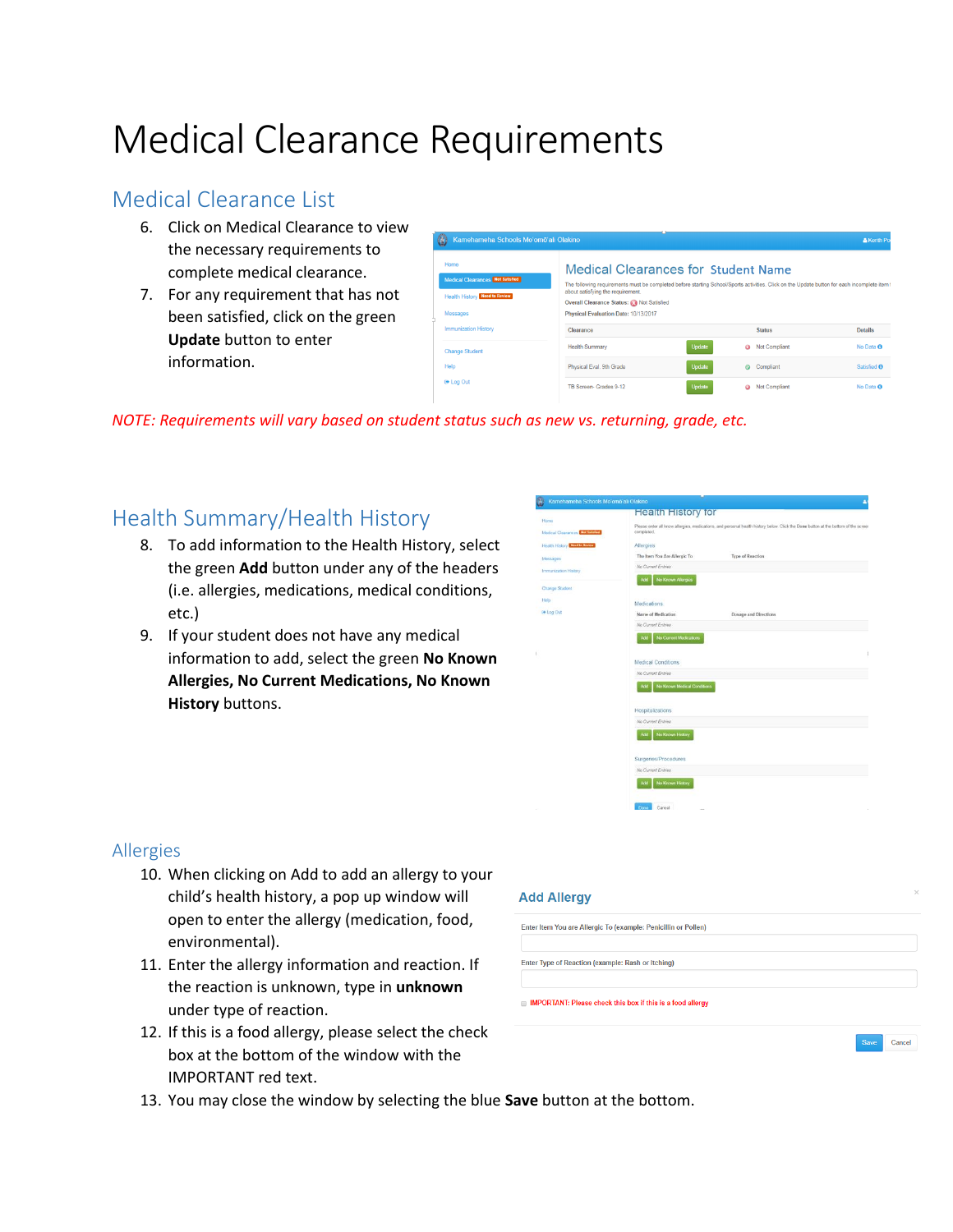### <span id="page-3-0"></span>Medication

- 14. To add a medication, select the green **Add** button and a pop up window will open. Please do not abbreviate any medication names.
- 15. Type in the full name of the medication, then the dosage of the medication.
- 16. You may close the window by selecting the blue **Save** button at the bottom.

| <b>Add Medication</b>       | $\times$ |
|-----------------------------|----------|
| <b>Name of Medication</b>   |          |
| <b>Dosage of Medication</b> |          |
|                             |          |
|                             |          |

Cancel

Cancel

17. If the medication is a controlled substance that you would like administered during school hours, a separate Request for Administration of Medication (RAM) form (downloadable at: [http://www.ksbe.edu/malama\\_ola/\)](http://www.ksbe.edu/malama_ola/) will need to be completed and turned into your child's designated Health Room.

### <span id="page-3-1"></span>Medical Conditions

- 18. The most common medical conditions are provided as a select list. Select any condition from the list by clicking on it to add.
- 19. If you do not see your child's medical condition on the list, you may add it by selecting the green **Add Other Conditions** button at the bottom. A new window will open for you to type in the condition.

### <span id="page-3-2"></span>Hospitalizations and Surgeries

20. You will go through the same process as above to enter Hospitalizations and Surgeries/Procedures.

|                                                                         | Save<br>Cancel |
|-------------------------------------------------------------------------|----------------|
| <b>Add Hospitaliztion</b>                                               | $\times$       |
| Only enter Hospitalizations that have occurred within the last 5 years. |                |
| Description of Hospitalization Event (example: Hospitalized for Asthma) |                |
| <b>Approx Date</b>                                                      |                |
|                                                                         |                |
|                                                                         |                |

*NOTE: We are asking for hospitalizations and surgeries within the last 5 years, and anything that is directly related to their current medical condition. For example, if your student has diabetes and was diagnosed after a hospital stay but it was more than 5 years ago, include the hospitalization in the history.*

### **Add Personal Problem**

| Acne                                  | <b>ADD/ADHD</b>                | <b>Allergic Rhinitis/Hay Fever</b> |
|---------------------------------------|--------------------------------|------------------------------------|
| Anxiety                               | Asthma/Reactive Airway Disease | <b>Atopic Dermatitis/Eczema</b>    |
| Depression                            | <b>Diabetes</b>                | <b>Environmental Allergies</b>     |
| Headache                              | <b>Hearing Loss/Disorders</b>  | <b>Heart Conditions</b>            |
| <b>History of Bone/Joint Problems</b> | <b>History of Concussion</b>   | Lactose Intolerance                |
| <b>Migraines</b>                      | Scoliosis                      | Seizure Disorder                   |
| Vision Disturbance/Glasses            |                                |                                    |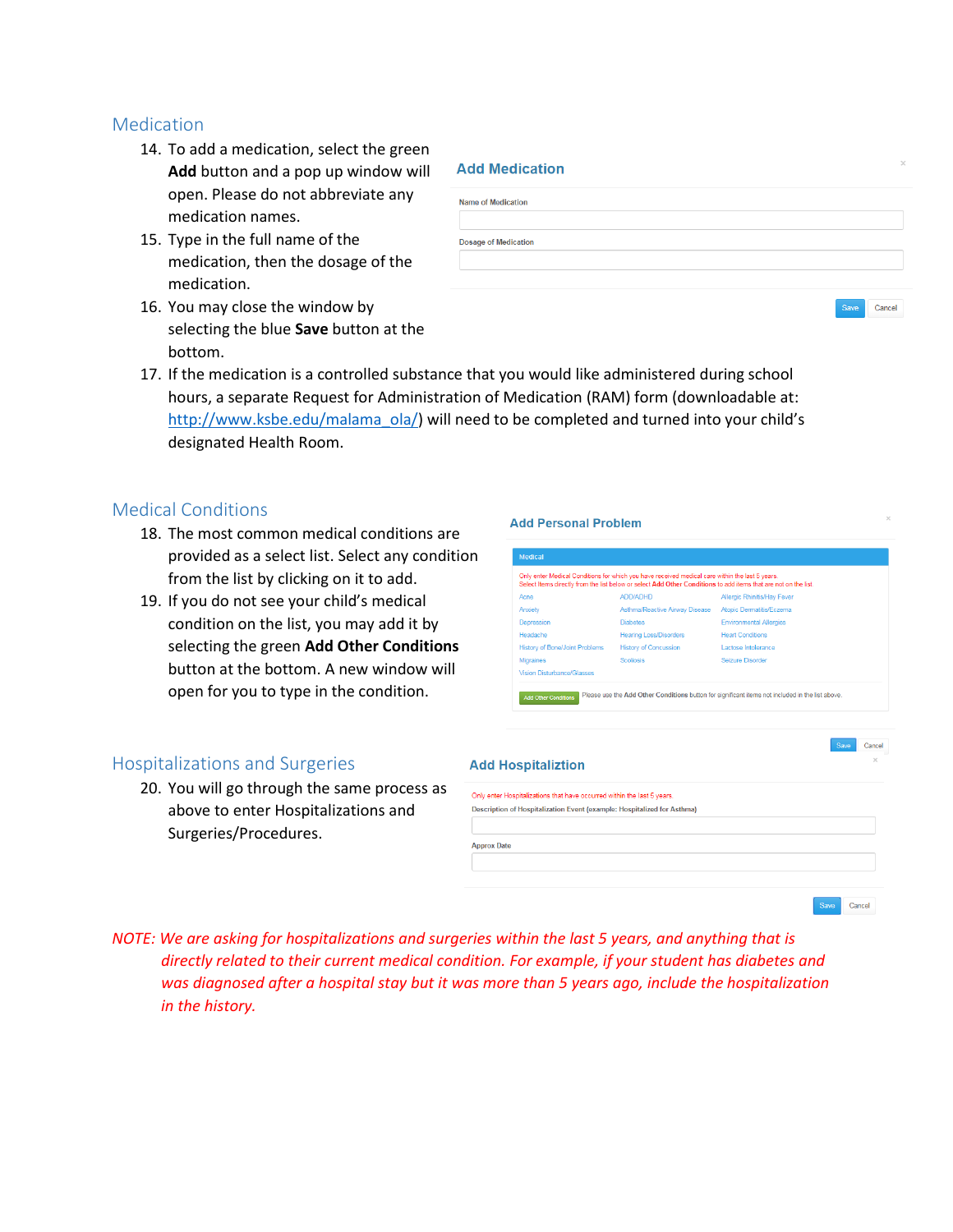- 21. Once you have completed all necessary medical information for your child, select the blue **Done** button at the bottom of the Health History screen to save the health history.
- 22. On the left panel of the home page, the **Not Satisfied** in red is now removed from Health History indicating that it has been completed.
- 23. Within the Medical Clearances, the Health Summary status is now **Compliant** for the upcoming school year.
- 24. However, if there are any changes to your child's medical history during the year, please update the information here.

### <span id="page-4-0"></span>Physical Evaluation Year

- 25. If a Physical Evaluation form is required, you will see **Physical Evaluation (PE) Form** as a requirement on the Medical Clearance page. This will vary depending on grade level and whether a new or returning student.
- 26. To add the PE form, select the green **Update** button.



Add No Known History

27. You can upload the completed PE form from your provider by selecting the green **Upload** button. The PE can be scanned or a picture from your phone or computer.

### *NOTE: Only the first page of the PE form is required to turn in.*

- 28. Once uploaded, you will be able to review the document before submitting. Once reviewed, select the green **Looks Good** button.
- 29. In the Physical Evaluation Date field, please enter the date that the physical exam was performed. (This is the Physical Examination date located on the bottom of the form completed by your provider.) You will not be able to submit the uploaded form unless a Physical Evaluation Date is added.
- 30. To save the form, select the blue **Save** button on the bottom of the window.

| Physical Evaluation Form Upload Needed                                                                                                                                                                                                                |                                  |
|-------------------------------------------------------------------------------------------------------------------------------------------------------------------------------------------------------------------------------------------------------|----------------------------------|
| 1-Download the physical exam form.<br>2- Have it completed and signed by the the student"s regular medical provider.<br>3-Save a scanned or picture image of the form.<br>4- Use the Upload button to upload the form to the student's medical chart. |                                  |
| Download                                                                                                                                                                                                                                              | <b>Upload</b>                    |
| Download<br>Preview                                                                                                                                                                                                                                   | <b>Upload</b>                    |
|                                                                                                                                                                                                                                                       | <b>Physical Evaluation Date:</b> |
|                                                                                                                                                                                                                                                       | <b>MM/DD/YYYY</b>                |
| Status: Upload Required                                                                                                                                                                                                                               |                                  |
|                                                                                                                                                                                                                                                       |                                  |

- 31. The window will close and the PE form status will change to **Awaiting Review**.
- 32. Your last PE date will be updated at the top of the home page.

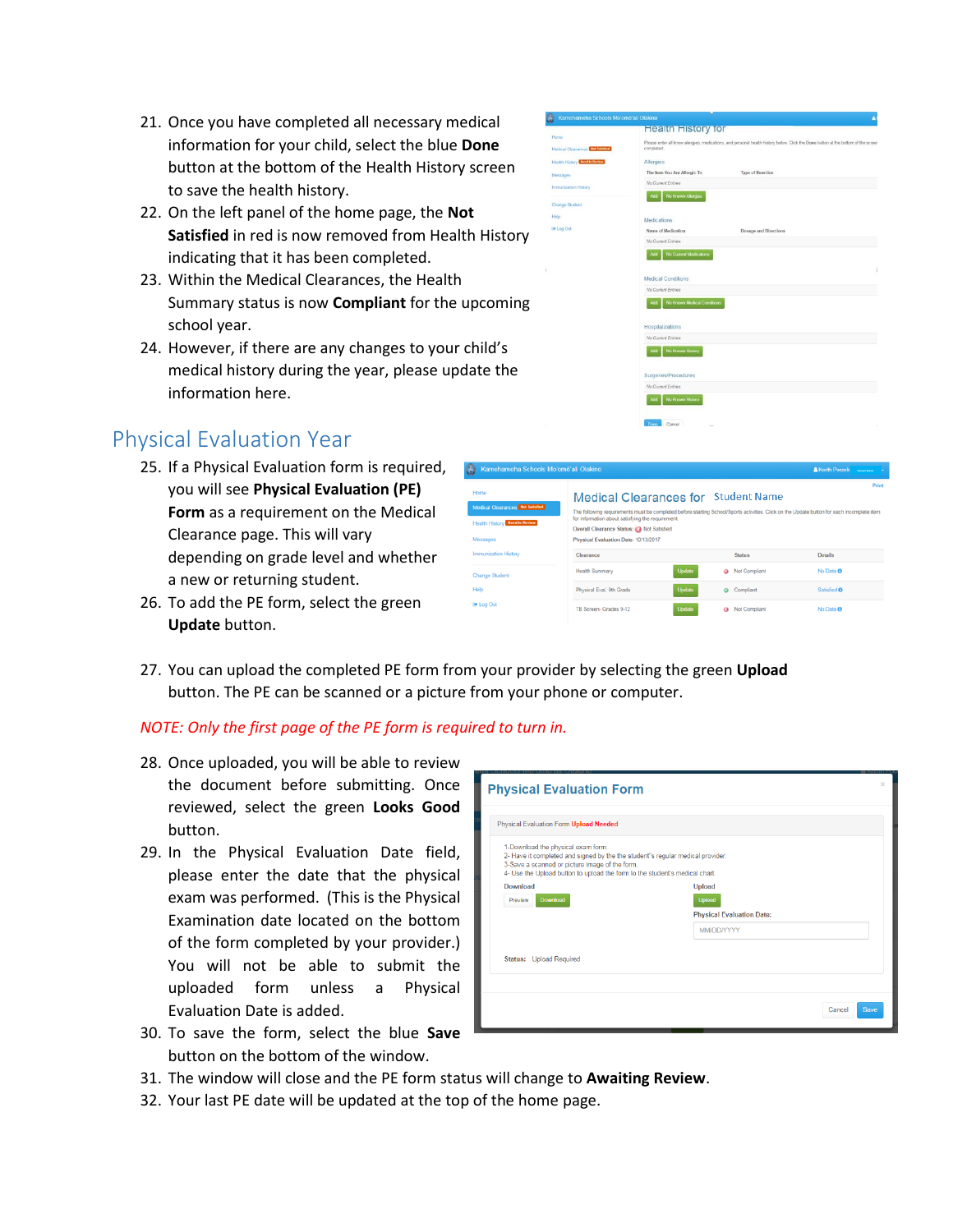# <span id="page-5-0"></span>TB Screen: New Students and High School Students

- 33. To complete the TB requirements, select the green **Update** button to open the TB screen questionnaire.
- 34. Answer all the questions (total of 11 questions) and select the blue **Submit** button on the bottom of the screen.
- 35. If you answered 'No' or 'N/A' to all of the questions, no additional requirements are needed and this satisfies your child's TB screening requirement for medical clearance.
- 36. If you answered 'Yes' to any of the questions, you will need to provide TB Clearance obtained from your primary care provider.

| ĸ                        | <b>TB Screening</b>                                                                                                                                                                                                                                                                      |
|--------------------------|------------------------------------------------------------------------------------------------------------------------------------------------------------------------------------------------------------------------------------------------------------------------------------------|
| cal Clearances Mr smiled | Please arawer the following questions                                                                                                                                                                                                                                                    |
| th History               | Does the person have any of the following symptoms?                                                                                                                                                                                                                                      |
| cores                    | 1. Cough for >= 3 weeks duration?                                                                                                                                                                                                                                                        |
| inization Hastony        | Yes Who                                                                                                                                                                                                                                                                                  |
|                          | 2. Coughing up blood?                                                                                                                                                                                                                                                                    |
| spo Student              | <sup>■</sup> Yes <sup>◎</sup> No                                                                                                                                                                                                                                                         |
|                          | 3 Fayer?                                                                                                                                                                                                                                                                                 |
|                          | © Yes © No                                                                                                                                                                                                                                                                               |
| ig Clut                  | 4. Night sweats?                                                                                                                                                                                                                                                                         |
|                          | ■ Yes: ■ No                                                                                                                                                                                                                                                                              |
|                          | 5. Unexplained weight loss?                                                                                                                                                                                                                                                              |
|                          | © Yes: © No.                                                                                                                                                                                                                                                                             |
|                          | 6. Unusual weakness or fatigue?                                                                                                                                                                                                                                                          |
|                          | © Yes © No:                                                                                                                                                                                                                                                                              |
|                          | And the following additional questions:                                                                                                                                                                                                                                                  |
|                          | 1. Was the person born in a country with an elevated TB risk?<br>Includes countries other than the United States, Canada. Australia. New Zealand, or Western and North European countries.                                                                                               |
|                          | © Yes © No.                                                                                                                                                                                                                                                                              |
|                          | 2. Has this person traveled to (or lived in) a country with an elevated TB rate for four weeks or longer?                                                                                                                                                                                |
|                          | © Yes © No                                                                                                                                                                                                                                                                               |
|                          | 3. At any time has this person been in contact with someone with intectious TB disease? (Do not check "Yes" if exposed only to someone<br>with latent TB.)                                                                                                                               |
|                          | O Yes O No                                                                                                                                                                                                                                                                               |
|                          | 4. Does the individual have a health problem that affects the immune system, or is medical treatment planned that may affect the immune<br>sistan?<br>(includes HV//VIDS, organ transplant recipient, treatment with TNF-alpha antagonist, or steroid medication for a month or longer.) |
|                          | S Yes: D No                                                                                                                                                                                                                                                                              |
|                          | 5. For persons under age 16 only, is someone in the child's household from a country with an elevated TB rate?                                                                                                                                                                           |
|                          | © Yes © No © N/A                                                                                                                                                                                                                                                                         |
|                          | Submit<br>Cancel                                                                                                                                                                                                                                                                         |
|                          |                                                                                                                                                                                                                                                                                          |

# Additional New Student Requirements

## <span id="page-5-1"></span>Entering Immunizations

- 37. Required immunizations should be entered in the parent portal. All immunizations can be entered the same way.
- 38. For example, to enter immunization dates for your child's Hepatitis B vaccine, select the green **Update** button next to Hepatitis B. A pop up window will open.
- 39. Enter Dose 1 in the format of MM/DD/YYYY.
- 40. Next, select the vaccine type from the drop down under the title **Vaccine1**.

### *NOTE: if you are uncertain which vaccine your child received, select Hep B unspecified.*

- 41. Repeat these steps for doses 2 -3.
- 42. Once completed, select the blue **Save** button at the bottom of the window to save the information and close the window.
- 43. These steps will be repeated for each vaccine including Measles, Mumps, Rubella; Polio; Tetanus-Diphth-Pertussis; and Varicella.

NOTE: if your child received a combination vaccine such as MMR-Varicella, both vaccine dates will populate.

| 3 Doses Hepatitis B Vaccine (min. 2 required to start) |                      |                |
|--------------------------------------------------------|----------------------|----------------|
| Date 1                                                 | Vaccine1             |                |
| <b>MM/DD/YYYY</b>                                      | Select one           | ٠              |
| Date 2                                                 | Vaccine <sub>2</sub> |                |
| <b>MM/DD/YYYY</b>                                      | Select one           | $\cdot$        |
| Date 3                                                 | Vaccine3             |                |
| <b>MM/DD/YYYY</b>                                      | Select one           | ٠              |
|                                                        |                      |                |
|                                                        |                      |                |
|                                                        |                      | Done<br>Cancel |
|                                                        |                      |                |

| Date 1   | Vaccine1                                    |
|----------|---------------------------------------------|
| 1/1/2009 | MMRV (Measles-Mumps-Rubella-Varicella)<br>٠ |
| Date 2   | Vaccine <sub>2</sub>                        |
| 1/1/2014 | MMRV (Measles-Mumps-Rubella-Varicella)<br>٠ |

44. Once completed with all vaccines, the status details will change to **Awaiting Review** while a nurse reviews the dates entered with the submitted Immunization Record.